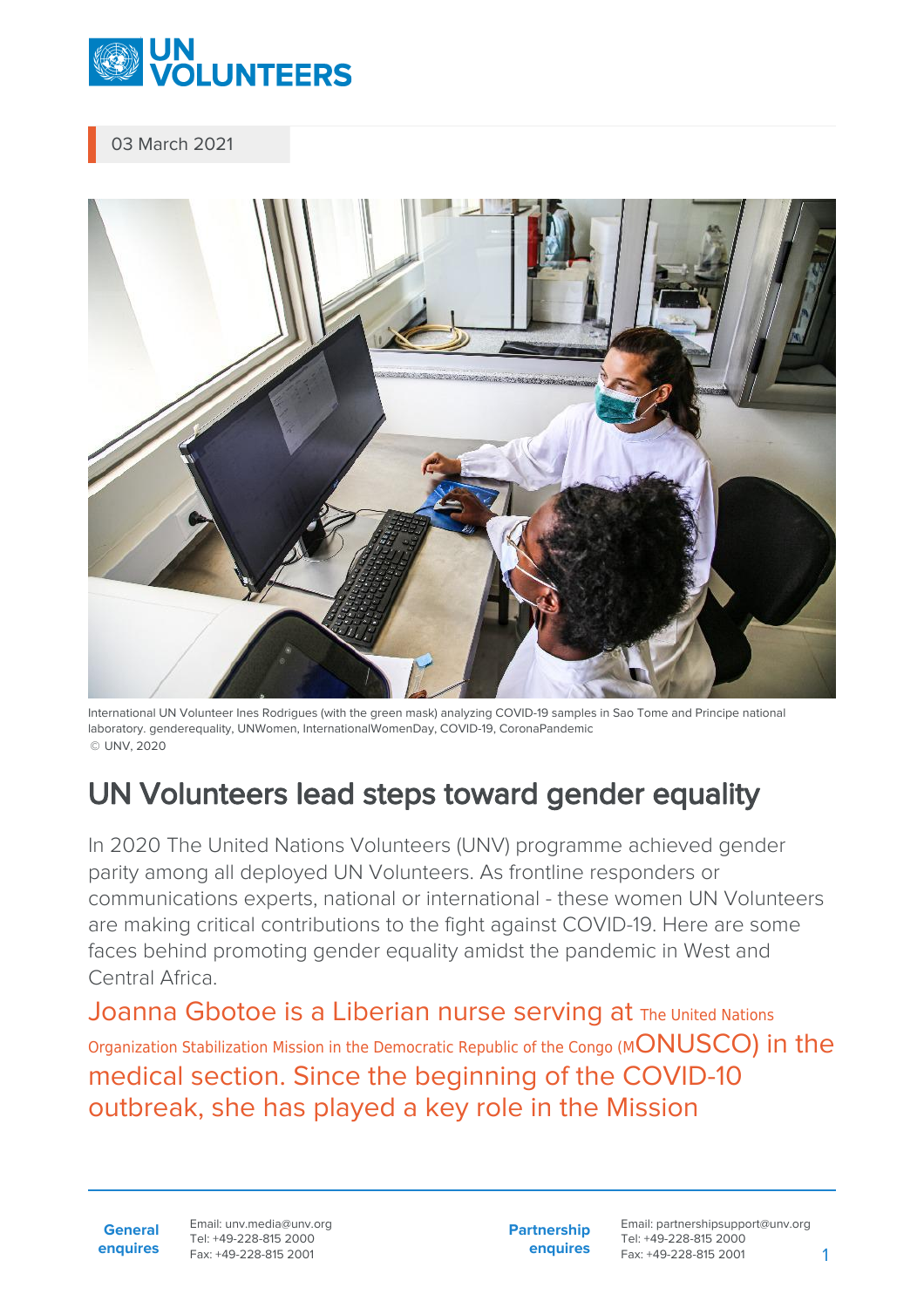

regarding prevention activities. Her work involves detecting suspected cases, providing essential treatment, helping in decontamination, and coordinating patient's evacuation.

"Working as a frontline nurse during this COVID-19 pandemic is very challenging because we are at a greater risk of being infected as we deal directly with the disease. However, with the support from family and friends at large, I learned to overcome and build resilience which has kept me going".



UN Volunteer Joanna Gbotoe, working the MONUSCO clinic in Goma

**General enquires** Email: unv.media@unv.org Tel: +49-228-815 2000 Fax: +49-228-815 2001

**Partnership enquires**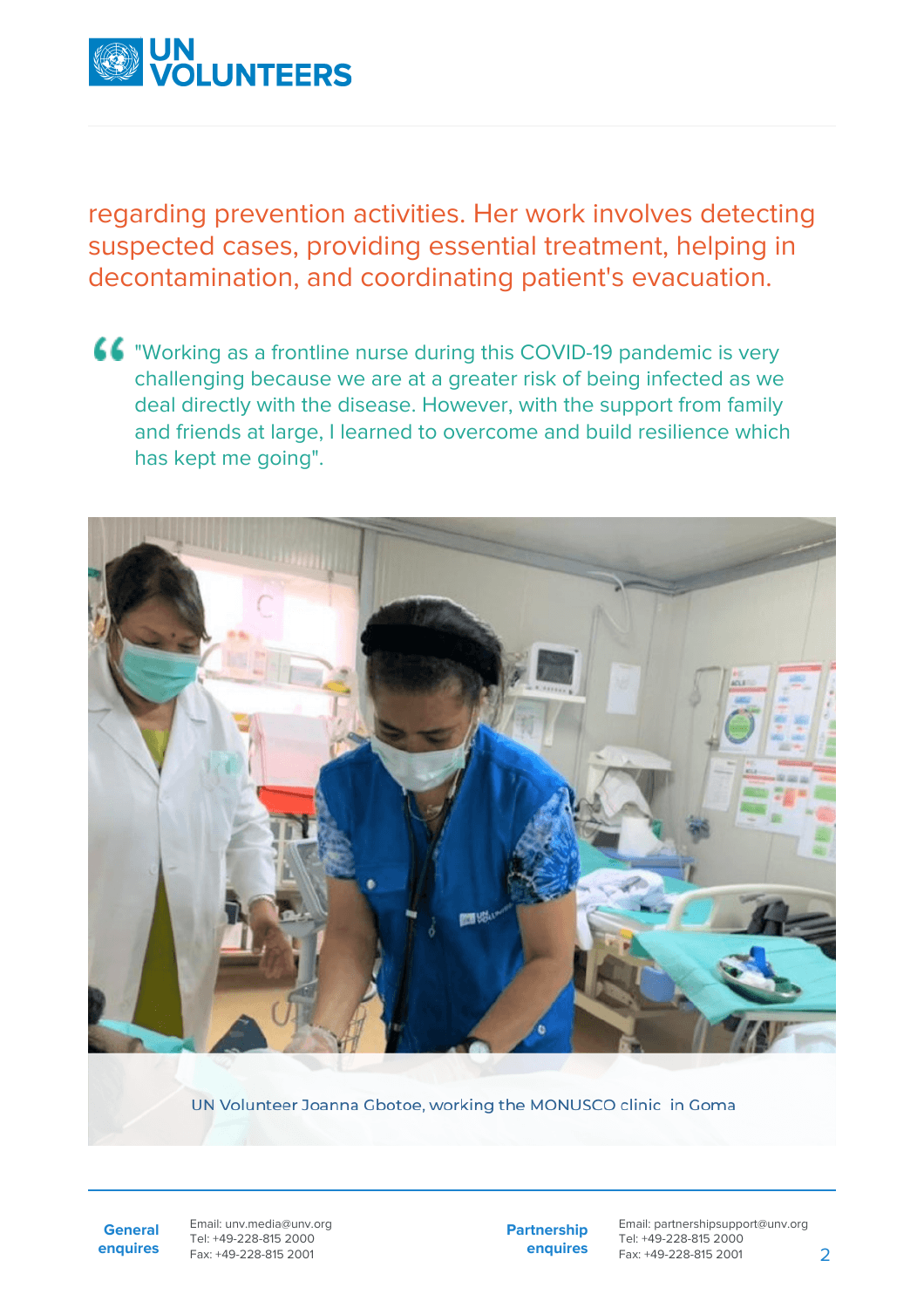

The same determination brought International UN Volunteer Public Health Specialist Inês Rodriques from Portugal to Sao Tome to join the COVID Response Plan led by UNDP (United Nations Development Programme).

**66** "As a biochemist, I am helping the National Reference Laboratory team on processing and analyzing samples for COVID-19 and other pathologies such as tuberculosis and HIV. Furthermore, I am strengthening the national laboratory capacities with my support in the laboratory management, and on-the-job training to establish a quality assurance system."

<span id="page-2-0"></span>Like Joanna and Ines, over 114 women volunteers are on the front lines of the COVID-19 crisis in West and Central Africa. [According to the UN Secretary-General's Report for](https://undocs.org/E/CN.6/2021/3) [CSW65](https://undocs.org/E/CN.6/2021/3)[\[1\],](#page-5-0) women are providing essential services, but in many countries, they carry double burdens and resources are being depleted.

The pandemic has intensified pre-existing inequalities and is threatening to reverse the gains of past decades. Prudentienne MUSABYIMANA from Rwanda is volunteering to act against this threat. She is assigned with the World Health Organization (WHO) in Congo Brazaville as a UN Volunteer, Violence and Injuries Prevention Officer.

"As Gender Specialist, I am confronted daily with the negative consequences that the pandemic has on women and girls and its impact on gender equality. I thought that operating in my country of origin was not

**General enquires** Email: unv.media@unv.org Tel: +49-228-815 2000 Fax: +49-228-815 2001

**Partnership enquires**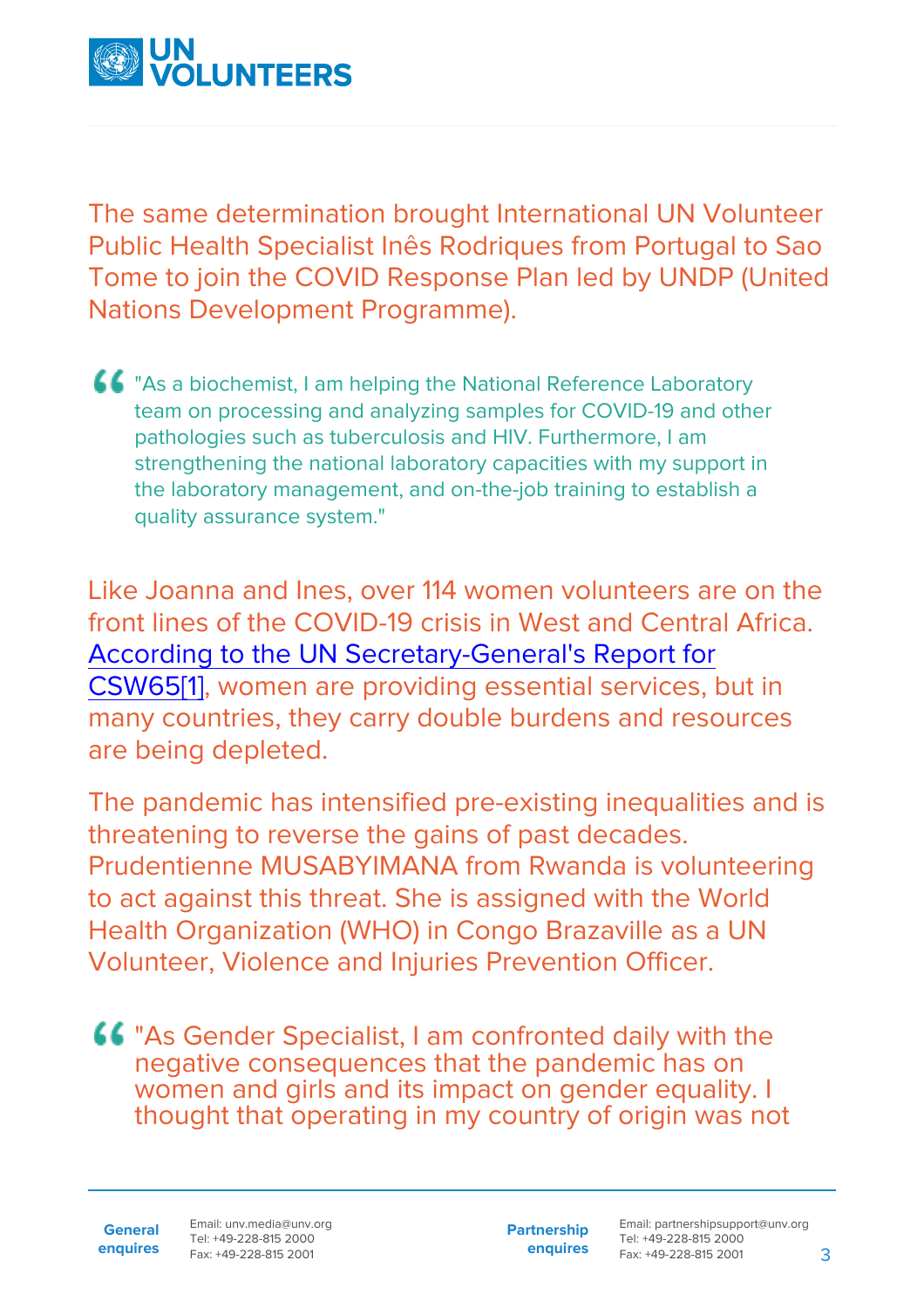

enough, so to expand my support I decided to **46** become an international UN Volunteer and bring my experience and expertise to international tables to promote gender equality and diversity." Prudentienne MUSABYIMANA, international UN Volunteer, Gender Specialist with WHO.

Prudentienne provides technical support to mainstream gender in development programs to meet women's needs in times of COVID-19. She is continually building and raising awareness of health service providers through remote training and meeting sessions. She is one of the 100 women UN Volunteers recruited under the [African Women](https://www.unv.org/Basic-Page/Now-recruiting-UN-Volunteers-Africa-Women-Health-Champions) [Champions i](https://www.unv.org/Basic-Page/Now-recruiting-UN-Volunteers-Africa-Women-Health-Champions)nitiative to improve health and gender equality on the continent.

In Nigeria, [two national women UN Volunteers support UN](https://www.youtube.com/watch?v=nYvsXqgtP88) [Women to implement a Women Empowerment Hub](https://www.youtube.com/watch?v=nYvsXqgtP88) [established in Maiduguri](https://www.youtube.com/watch?v=nYvsXqgtP88) to help Internally Displaced Women regain a decent livelihood with income-generating revenues. They have helped more than 150 women acquire different work skills, such as cap and shoemaking and hand fan production. Similarly, [300 internally displaced women from](https://www.unv.org/Success-stories/How-volunteering-can-enable-women-and-children-regain-decent-life) [Burkina Faso have been empowered through market](https://www.unv.org/Success-stories/How-volunteering-can-enable-women-and-children-regain-decent-life) [agriculture and soap making, with the support of](https://www.unv.org/Success-stories/How-volunteering-can-enable-women-and-children-regain-decent-life) [international UN Volunteer Deborah Benja.](https://www.unv.org/Success-stories/How-volunteering-can-enable-women-and-children-regain-decent-life)

Celebrating the 44th International Women's Day is also an opportunity to pay tribute to male UN Volunteers who are empowering women through their assignments. Among them is Amadou Ba, one of the 20 Community UN

**General enquires** Email: unv.media@unv.org Tel: +49-228-815 2000 Fax: +49-228-815 2001

**Partnership enquires**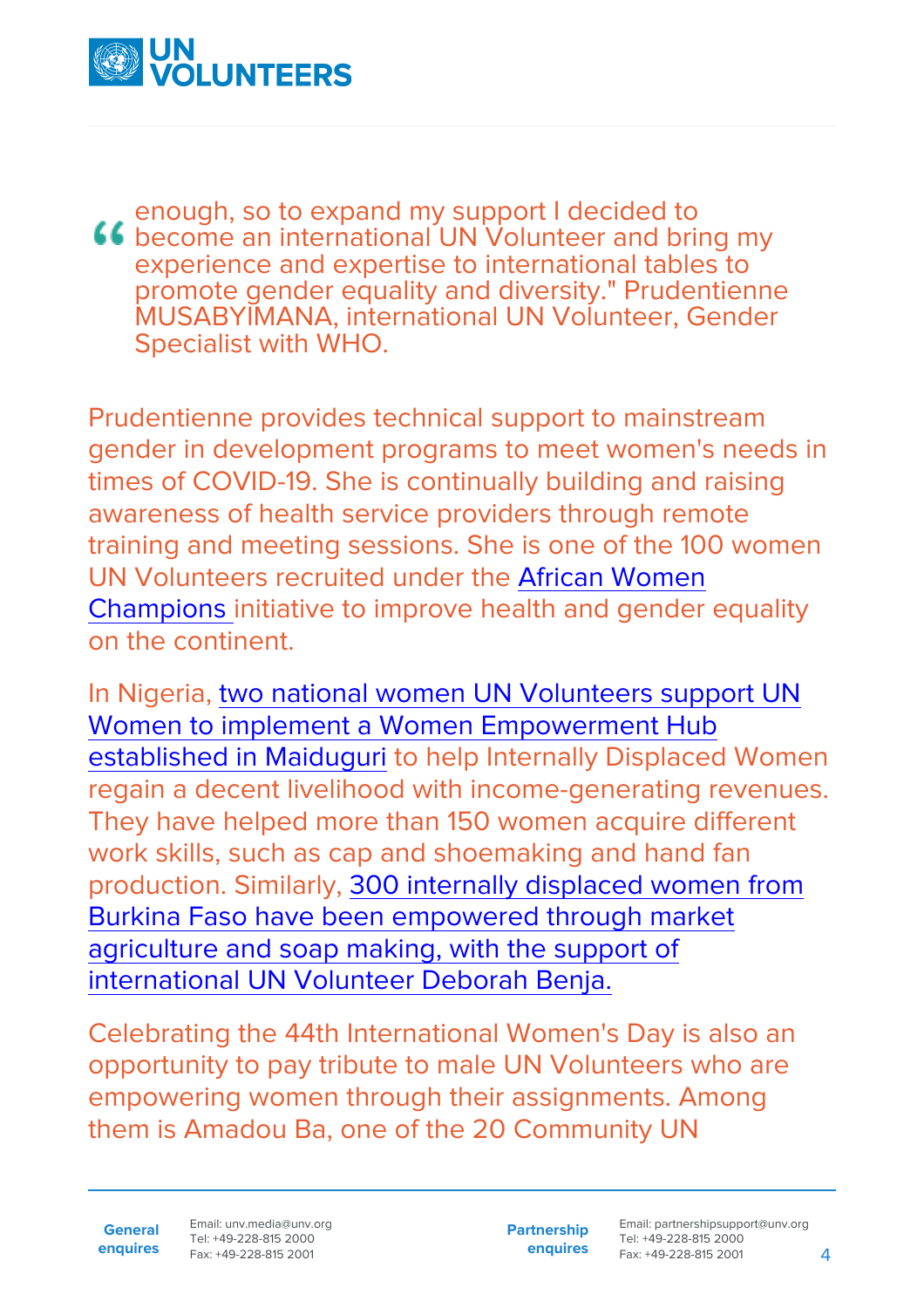

<span id="page-4-0"></span>Volunteers working with UNDP on the "COVID 19 Platform" project[\[2\]](#page-6-0) implemented in Senegal to support vulnerable groups affected by the pandemic. Amadou is working with more than 250 women from the commune of Ndiaffate.

**66** "I helped the women apply for funding through the UNDP platform. Once their request was accepted, I then organized them into economic interest groups. Among the 250 women, 67 are working on market agriculture, 66 on milk processing, 22 on soap production, and the others on retail business. I am on the ground every day to monitor their activities. I teach them how to manage their funds, how to save money, and how to improve their productivity. Seeing how efficient, motivated and committed these women are makes me think that empowering a woman is about empowering the world," Amadou states.

**Partnership enquires**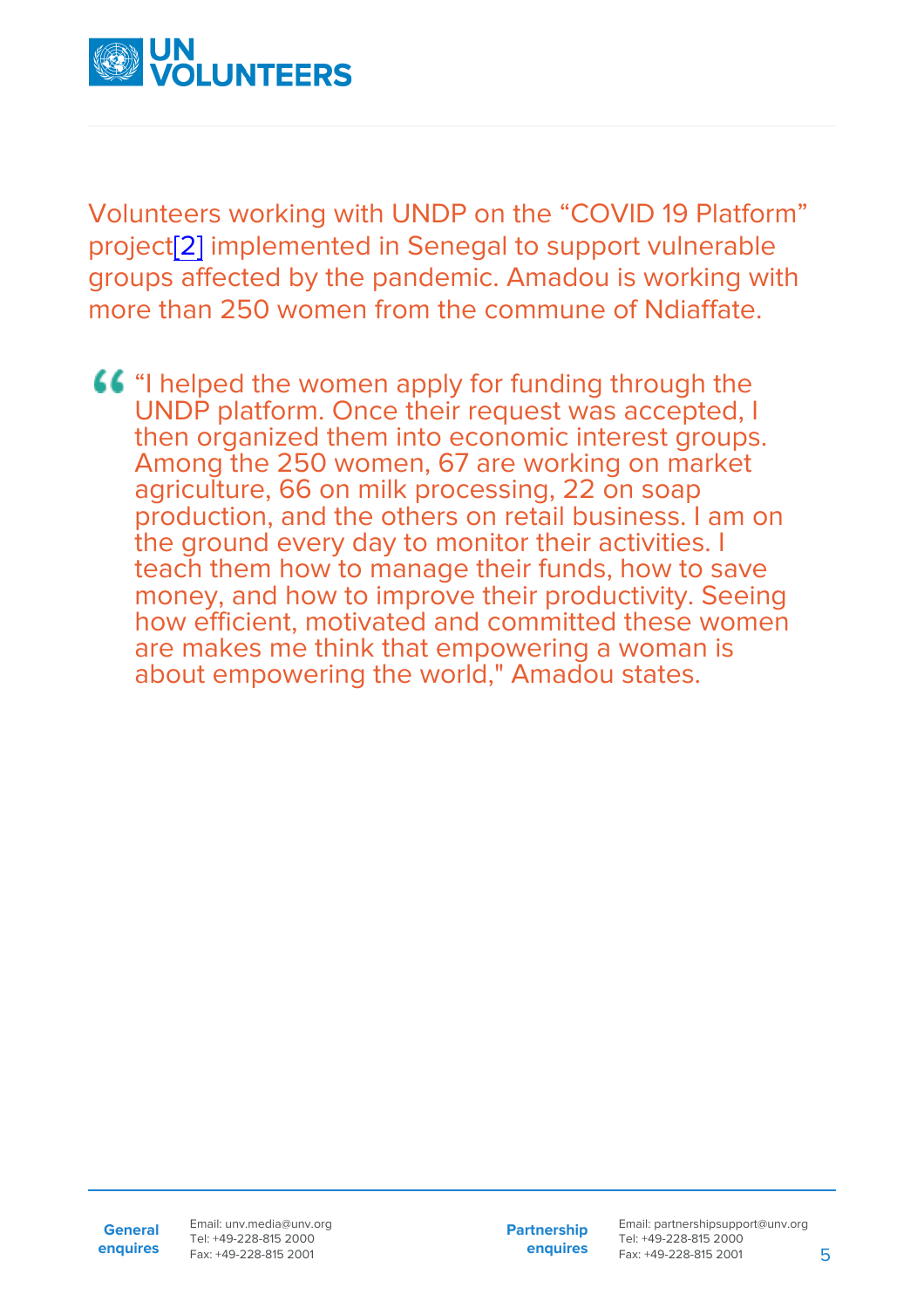



UN community volunteer Amadou Ba, visiting the women's soap production unit in Ndiaffate, Senegal.

25 years after the Beijing Platform for Action was adopted and six years after the SDGs and Goal 5 were agreed upon as part of the 2030 Agenda, no country has achieved gender equality. More and more women are accessing high-level positions but progress is too slow to reach gender parity (50/50) in many professions.

<span id="page-5-0"></span>[\[1\]](#page-2-0) The sixty-fifth session of the [Commission on the Status of Women](https://www.unwomen.org/en/csw)

**General enquires** Email: unv.media@unv.org Tel: +49-228-815 2000 Fax: +49-228-815 2001

**Partnership enquires**